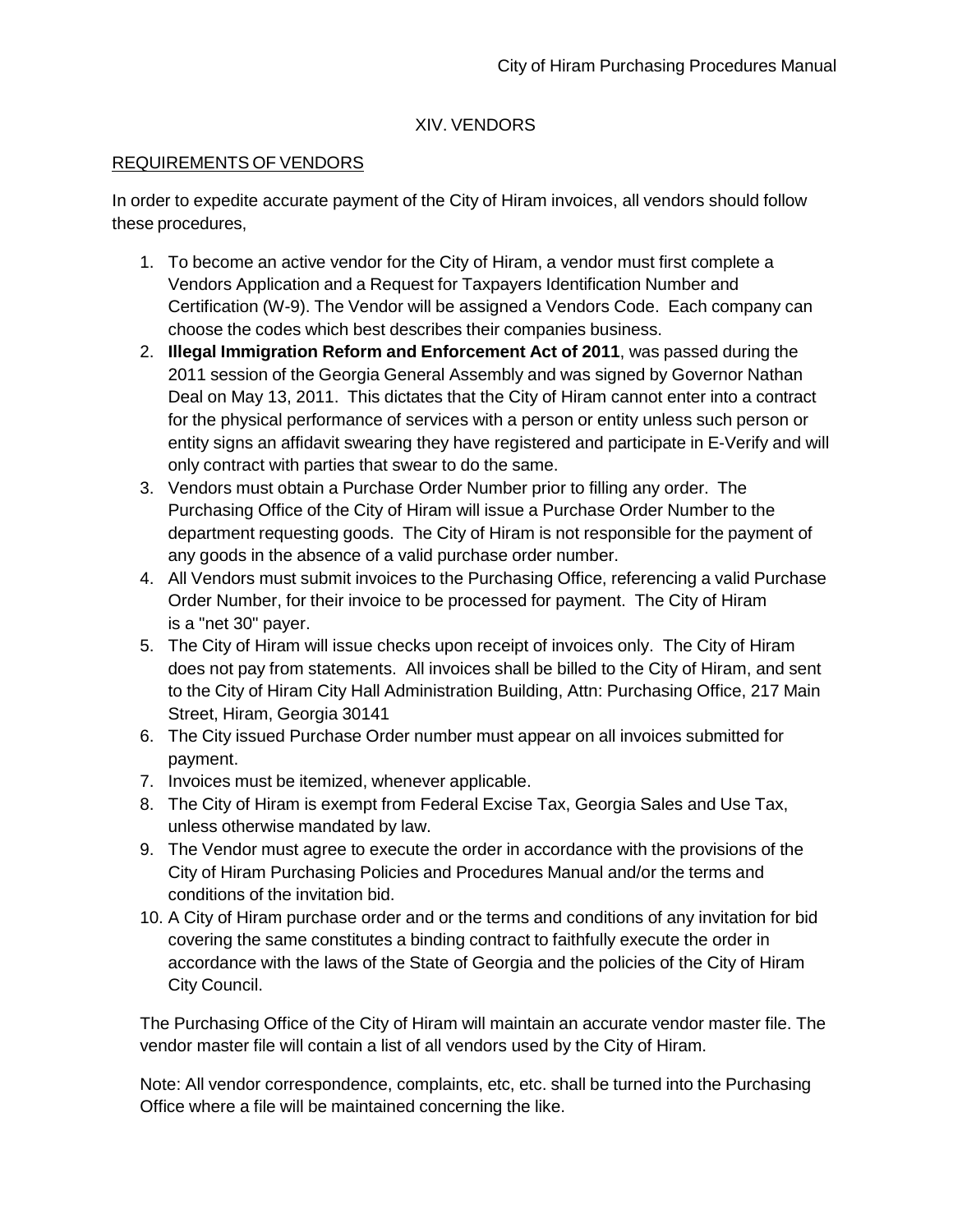

**City of Hiram VENDOR APPLICATION 217 Main Street Hiram, Georgia 30141 (770) 943-3726**

| Company<br>Name      |                                           |         | Phone |  |
|----------------------|-------------------------------------------|---------|-------|--|
|                      | <b>Company Address (Physical Address)</b> |         | Fax   |  |
| DBA (if applicable): |                                           | e-Mail  |       |  |
|                      |                                           | Website |       |  |
|                      |                                           |         |       |  |
|                      |                                           |         |       |  |

*Tax Information (Please complete W-9)*

| Federal Tax ID# or SSN#                              |                                                     |                                                                     |                      | You must include a copy of your<br>W-9. |                 |
|------------------------------------------------------|-----------------------------------------------------|---------------------------------------------------------------------|----------------------|-----------------------------------------|-----------------|
| <b>Individual</b>                                    | <b>Partnership</b>                                  | Corporation                                                         |                      | <b>LLC</b>                              | (Circle<br>One) |
|                                                      | <b>Company Billing Address (to Receive Payment)</b> | <b>For Tax Filing</b><br>purposes do you                            |                      |                                         | Yes             |
|                                                      |                                                     | require a 1099?<br>(Place an "X" by the<br>appropriate<br>response) |                      |                                         | <b>No</b>       |
|                                                      |                                                     |                                                                     | <b>Business Type</b> |                                         |                 |
|                                                      |                                                     |                                                                     |                      |                                         |                 |
|                                                      |                                                     | Copy of Business License Req'd                                      |                      |                                         |                 |
| <b>Normal Selling</b><br>Terms                       | The City of Hiram is a Net 30 Payer                 |                                                                     |                      |                                         |                 |
| <b>Discounts Extended to</b><br><b>City of Hiram</b> |                                                     |                                                                     |                      |                                         |                 |
| <b>Return and</b><br><b>Refund Policy</b>            |                                                     |                                                                     |                      |                                         |                 |
| <b>Business License Issued</b><br>by:                |                                                     |                                                                     | License#             |                                         |                 |
| Referred by:                                         |                                                     |                                                                     |                      | date                                    |                 |

| Referred by:   | <b>date</b> |
|----------------|-------------|
| Authorized by: | date        |
|                |             |

I have received a copy of the "Vendor Requirements" for the City of Hiram and understand those requirements for filling and invoicing orders to the City of Hiram

| Signed: | Date: |
|---------|-------|
|         |       |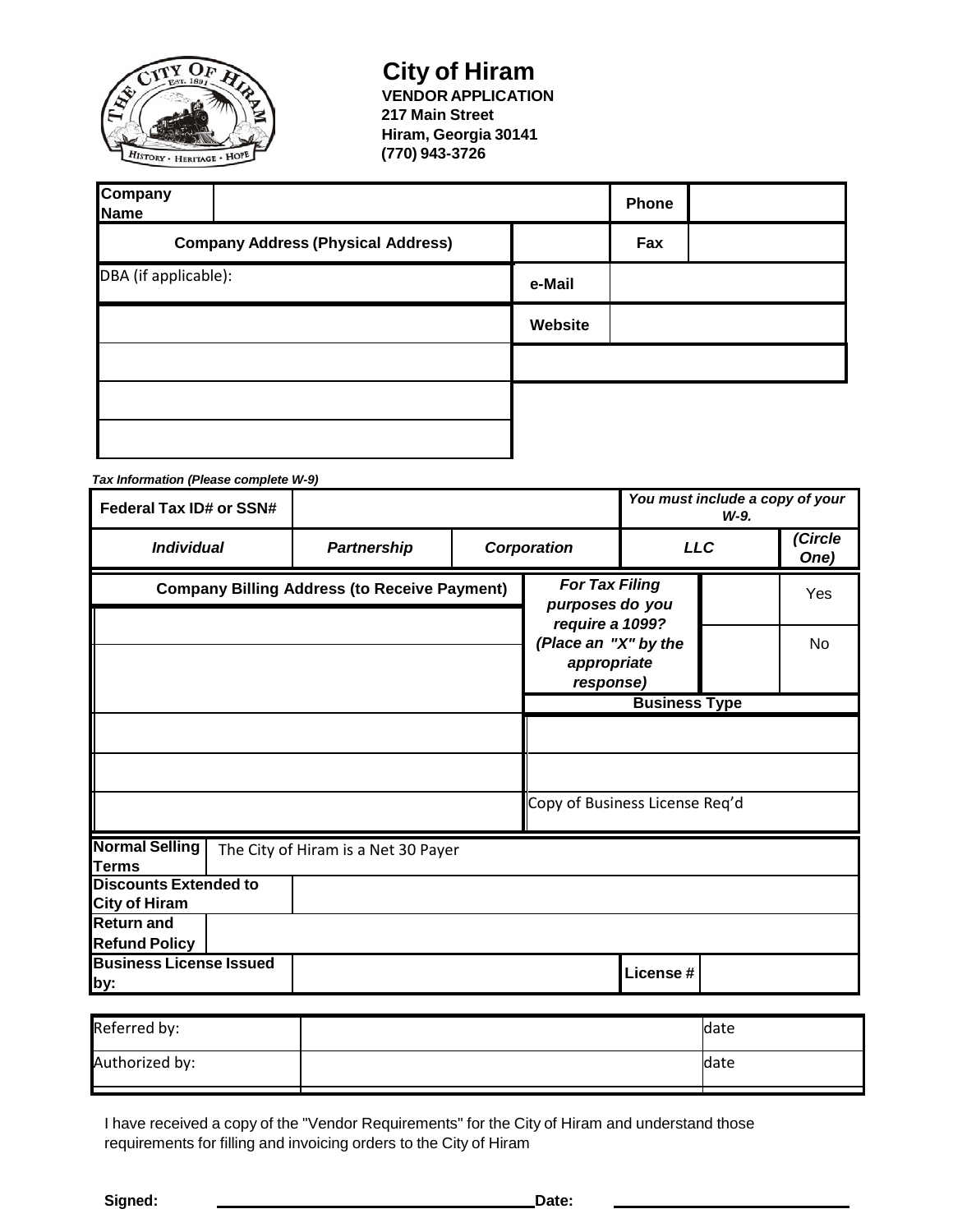

**STATE OF GEORGIA CITY OF HIRAM**

### **VENDOR/CONTRACTOR AFFIDAVIT AND AGREEMENT**

**COMES NOW** before me, the undersigned officer duly authorized to administer oaths, the undersigned contractor, who, after being duly sworn, states as follows:

By executing this affidavit, the undersigned contractor verifies its compliance with O.C.G.A. § 13- 10-91 and Georgia Department of Labor Rule 300-10-1-.02, stating affirmatively that the individual, firm, or corporation which is contracting with the City has registered with and is participating in a federal work authorization program\* in accordance with the applicability provisions and deadlines established in O.C.G.A. § 13-10-91 and Georgia Department of Labor Rule 300-10-1-.02.

The undersigned contractor further agrees that, should it employ or contract with any subcontractor(s) in connection with the physical performance of services pursuant to the contract with the City of Hiram, Georgia, of which this affidavit is a part, the undersigned contractor will secure from such subcontractor(s) similar verification of compliance with O.C.G.A. § 13-10-91 and Georgia Department of Labor Rule 300-10-1-.02 through the subcontractor's execution of the subcontractor affidavit required by Georgia Department of Labor Rule 300-10-1-.08 or a substantially similar subcontractor affidavit. The undersigned contractor further agrees to maintain records of such compliance and provide a copy of each such verification to the City at the time the subcontractor(s) is retained to perform such service.

| EEV / (E-Verify $\#$ issued by Homeland Security)  |                                             |
|----------------------------------------------------|---------------------------------------------|
| FURTHER AFFIANT SAYETH NOT.                        |                                             |
| BY: Authorized Officer or Agent                    | Date                                        |
| Company / Contractor Name                          |                                             |
| Title of Authorized Officer or Agent of Contractor | Printed Name of Authorized Officer or Agent |
| Sworn to and subscribed before me                  |                                             |
|                                                    |                                             |
| Notary Public                                      |                                             |
| My commission expires:                             |                                             |

\* Any of the electronic verification of work authorization programs operated by the United States Department of Homeland Security or any equivalent federal work authorization program operated by the United States Department of Homeland Security to verify information of newly hired employees, pursuant to the Immigration Reform and Control Act of 1986 (!RCA), P.L. 99-603. As of the effective date of O.C.G.A. § 13-10-91, the applicable federal work authorization program is the "EEV I Basic Pilot Program" operated by the U.S. Citizenship and Immigration Services Bureau of the U.S. Department of Homeland Security, in conjunction with the Social Security Administration (SSA).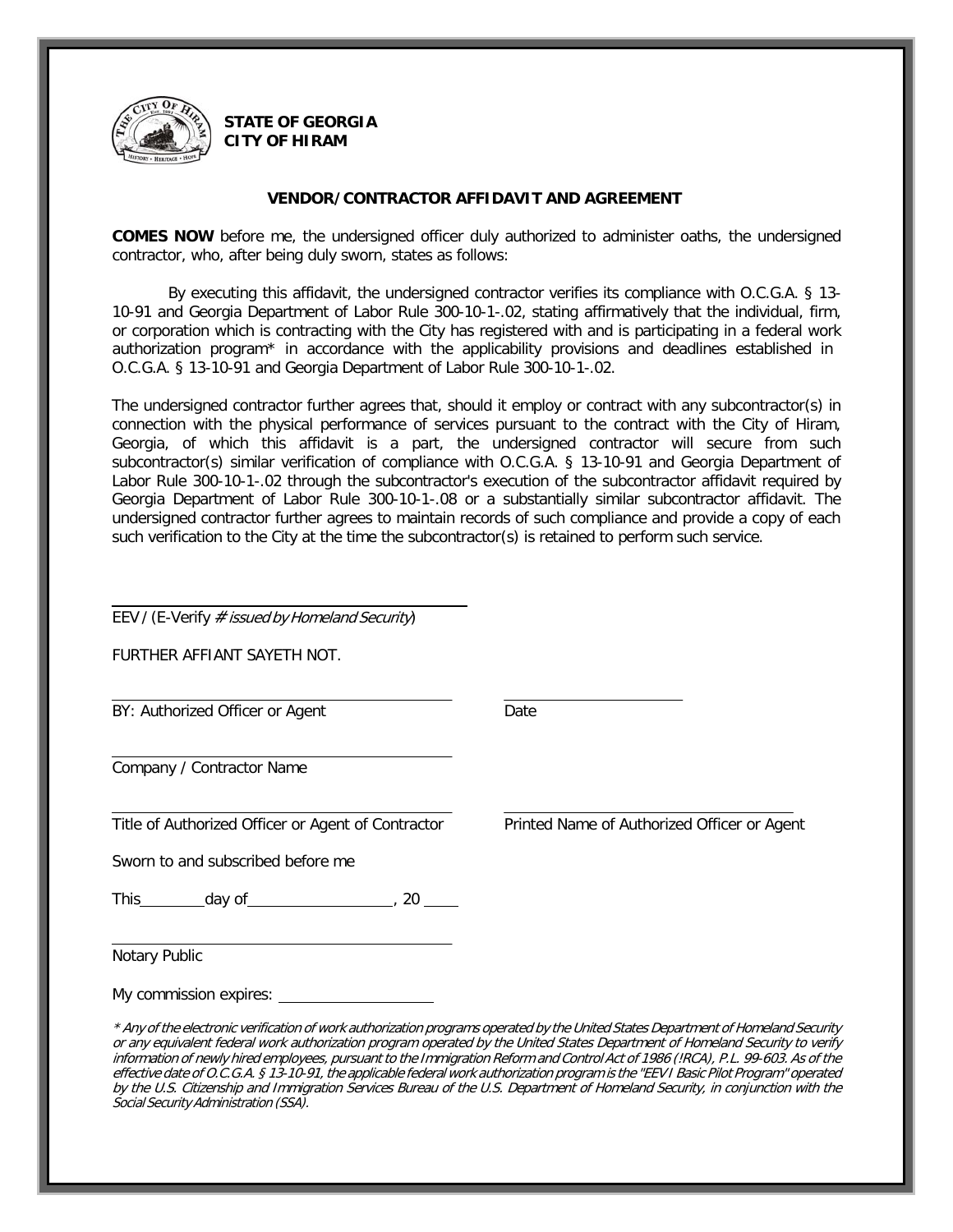| $\overline{\mathsf{N}}$<br>page        | Name (as shown on your income tax return)                                                                 |                                         |                                   |
|----------------------------------------|-----------------------------------------------------------------------------------------------------------|-----------------------------------------|-----------------------------------|
| S                                      | Business name, if different from above                                                                    |                                         |                                   |
| Print or type<br>Specific Instructions | Individual/<br>Other $\bullet$<br>Partnership<br>Corporation<br>Check appropriate box:<br>Sole proprietor |                                         | Exempt from backup<br>withholding |
|                                        | Address (number, street, and apt. or suite no.)                                                           | Requester's name and address (optional) |                                   |
|                                        | City, state, and ZIP code                                                                                 |                                         |                                   |
| See                                    | List account number(s) here (optional)                                                                    |                                         |                                   |
| Part I                                 | <b>Taxpayer Identification Number (TIN)</b>                                                               |                                         |                                   |

Enter your TIN in the appropriate box. The TIN provided must match the name given on Line 1 to avoid backup withholding. For individuals, this is your social security number (SSN). However, for a resident alien, sole proprietor, or disregarded entity, see the Part I instructions on page 3. For other entities, it is your employer identification number (EIN). If you do not have a number, see *How to get a TIN* on page 3. **or**

**Note.** If the account is in more than one name, see the chart on page 4 for guidelines on whose

**Social security number** – – **Employer identification number**  $\mathsf{H}$ 

### **Part II Certification**

number to enter.

Under penalties of perjury, I certify that:

1. The number shown on this form is my correct taxpayer identification number (or I am waiting for a number to be issued to me), and

- 2. I am not subject to backup withholding because: (a) I am exempt from backup withholding, or (b) I have not been notified by the Internal Revenue Service (IRS) that I am subject to backup withholding as a result of a failure to report all interest or dividends, or (c) the IRS has notified me that I am no longer subject to backup withholding, and
- 3. I am a U.S. person (including a U.S. resident alien).

**Certification instructions.** You must cross out item 2 above if you have been notified by the IRS that you are currently subject to backup withholding because you have failed to report all interest and dividends on your tax return. For real estate transactions, item 2 does not apply. For mortgage interest paid, acquisition or abandonment of secured property, cancellation of debt, contributions to an individual retirement arrangement (IRA), and generally, payments other than interest and dividends, you are not required to sign the Certification, but you must provide your correct TIN. (See the instructions on page 4.)

| Sign | Sianature of |      |
|------|--------------|------|
| Here | person<br>υ. | Date |

## **Purpose of Form**

A person who is required to file an information return with the IRS, must obtain your correct taxpayer identification number (TIN) to report, for example, income paid to you, real estate transactions, mortgage interest you paid, acquisition or abandonment of secured property, cancellation of debt, or contributions you made to an IRA.

**U.S. person.** Use Form W-9 only if you are a U.S. person (including a resident alien), to provide your correct TIN to the person requesting it (the requester) and, when applicable, to:

1. Certify that the TIN you are giving is correct (or you are waiting for a number to be issued),

2. Certify that you are not subject to backup withholding, or

3. Claim exemption from backup withholding if you are a U.S. exempt payee.

In 3 above, if applicable, you are also certifying that as a U.S. person, your allocable share of any partnership income from a U.S. trade or business is not subject to the withholding tax on foreign partners' share of effectively connected income.

**Note.** If a requester gives you a form other than Form W-9 to request your TIN, you must use the requester's form if it is substantially similar to this Form W-9.

For federal tax purposes, you are considered a person if you are:

• An individual who is a citizen or resident of the United States,

• A partnership, corporation, company, or association created or organized in the United States or under the laws of the United States, or

• Any estate (other than a foreign estate) or trust. See Regulations sections 301.7701-6(a) and  $7(a)$  for additional information.

**Special rules for partnerships.** Partnerships that conduct a trade or business in the United States are generally required to pay a withholding tax on any foreign partners' share of income from such business. Further, in certain cases where a Form W-9 has not been received, a partnership is required to presume that a partner is a foreign person, and pay the withholding tax. Therefore, if you are a U.S. person that is a partner in a partnership conducting a trade or business in the United States, provide Form W-9 to the partnership to establish your U.S. status and avoid withholding on your share of partnership income.

The person who gives Form W-9 to the partnership for purposes of establishing its U.S. status and avoiding withholding on its allocable share of net income from the partnership conducting a trade or business in the United States is in the following cases:

● The U.S. owner of a disregarded entity and not the entity,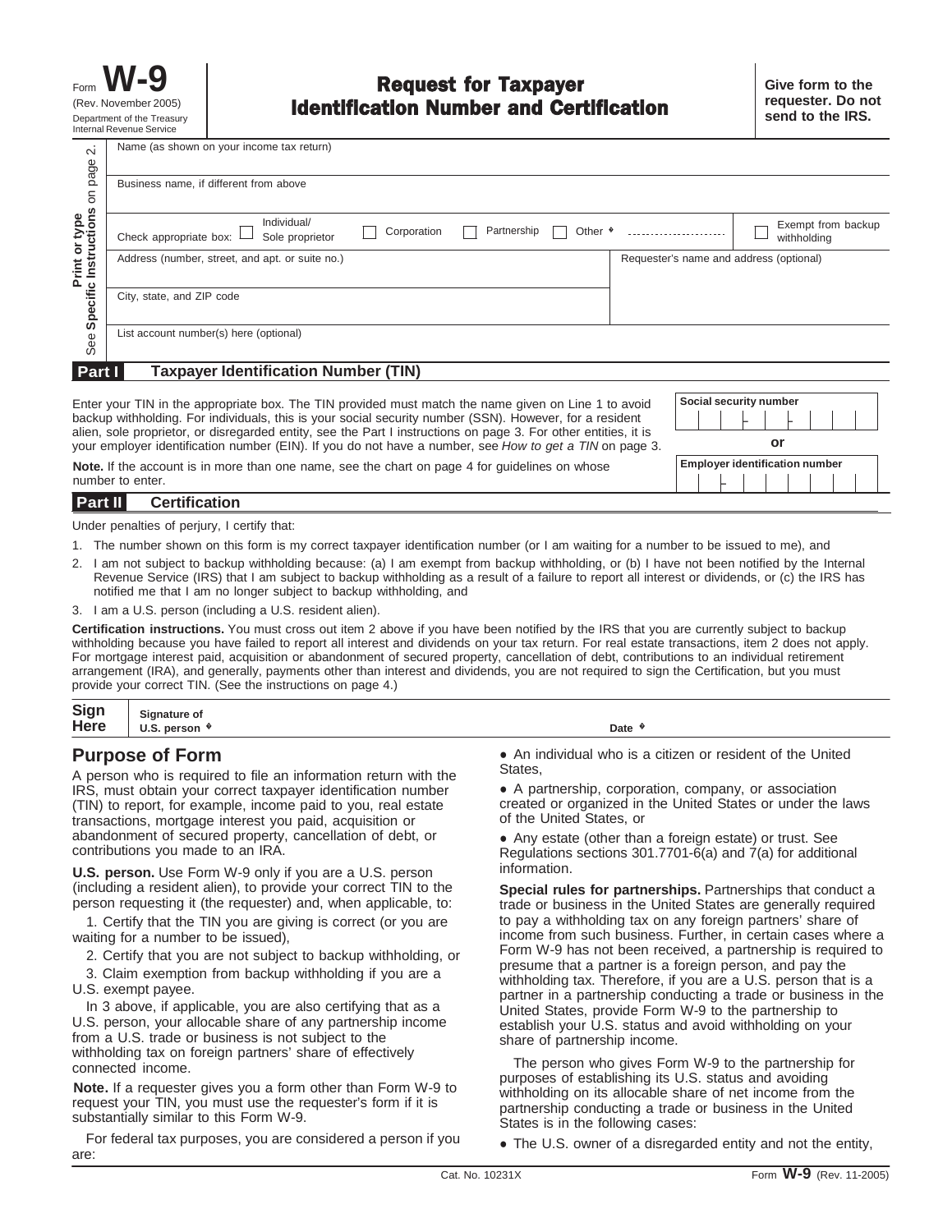• The U.S. grantor or other owner of a grantor trust and not the trust, and

● The U.S. trust (other than a grantor trust) and not the beneficiaries of the trust.

**Foreign person.** If you are a foreign person, do not use Form W-9. Instead, use the appropriate Form W-8 (see Publication 515, Withholding of Tax on Nonresident Aliens and Foreign Entities).

**Nonresident alien who becomes a resident alien.** Generally, only a nonresident alien individual may use the terms of a tax treaty to reduce or eliminate U.S. tax on certain types of income. However, most tax treaties contain a provision known as a "saving clause." Exceptions specified in the saving clause may permit an exemption from tax to continue for certain types of income even after the recipient has otherwise become a U.S. resident alien for tax purposes.

If you are a U.S. resident alien who is relying on an exception contained in the saving clause of a tax treaty to claim an exemption from U.S. tax on certain types of income, you must attach a statement to Form W-9 that specifies the following five items:

1. The treaty country. Generally, this must be the same treaty under which you claimed exemption from tax as a nonresident alien.

2. The treaty article addressing the income.

3. The article number (or location) in the tax treaty that contains the saving clause and its exceptions.

4. The type and amount of income that qualifies for the exemption from tax.

5. Sufficient facts to justify the exemption from tax under the terms of the treaty article.

**Example.** Article 20 of the U.S.-China income tax treaty allows an exemption from tax for scholarship income received by a Chinese student temporarily present in the United States. Under U.S. law, this student will become a resident alien for tax purposes if his or her stay in the United States exceeds 5 calendar years. However, paragraph 2 of the first Protocol to the U.S.-China treaty (dated April 30, 1984) allows the provisions of Article 20 to continue to apply even after the Chinese student becomes a resident alien of the United States. A Chinese student who qualifies for this exception (under paragraph 2 of the first protocol) and is relying on this exception to claim an exemption from tax on his or her scholarship or fellowship income would attach to Form W-9 a statement that includes the information described above to support that exemption.

If you are a nonresident alien or a foreign entity not subject to backup withholding, give the requester the appropriate completed Form W-8.

**What is backup withholding?** Persons making certain payments to you must under certain conditions withhold and pay to the IRS 28% of such payments (after December 31, 2002). This is called "backup withholding." Payments that may be subject to backup withholding include interest, dividends, broker and barter exchange transactions, rents, royalties, nonemployee pay, and certain payments from fishing boat operators. Real estate transactions are not subject to backup withholding.

You will not be subject to backup withholding on payments you receive if you give the requester your correct TIN, make the proper certifications, and report all your taxable interest and dividends on your tax return.

#### **Payments you receive will be subject to backup withholdingif:**

1. You do not furnish your TIN to the requester,

2. You do not certify your TIN when required (see the Part II instructions on page 4 for details),

3. The IRS tells the requester that you furnished an incorrect TIN,

4. The IRS tells you that you are subject to backup withholding because you did not report all your interest and dividends on your tax return (for reportable interest and dividends only), or

5. You do not certify to the requester that you are not subject to backup withholding under 4 above (for reportable interest and dividend accounts opened after 1983 only).

Certain payees and payments are exempt from backup withholding. See the instructions below and the separate Instructions for the Requester of Form W-9.

Also see *Special rules regarding partnerships* on page 1.

### **Penalties**

**Failure to furnish TIN.** If you fail to furnish your correct TIN to a requester, you are subject to a penalty of \$50 for each such failure unless your failure is due to reasonable cause and not to willful neglect.

**Civil penalty for false information with respect to**

**withholding.** If you make a false statement with no reasonable basis that results in no backup withholding, you are subject to a \$500 penalty.

**Criminal penalty for falsifying information.** Willfully falsifying certifications or affirmations may subject you to criminal penalties including fines and/or imprisonment.

**Misuse of TINs.** If the requester discloses or uses TINs in violation of federal law, the requester may be subject to civil and criminal penalties.

# **Specific Instructions**

#### **Name**

If you are an individual, you must generally enter the name shown on your income tax return. However, if you have changed your last name, for instance, due to marriage without informing the Social Security Administration of the name change, enter your first name, the last name shown on your social security card, and your new last name.

If the account is in joint names, list first, and then circle, the name of the person or entity whose number you entered in Part I of the form.

**Sole proprietor.** Enter your individual name as shown on your income tax return on the "Name" line. You may enter your business, trade, or "doing business as (DBA)" name on the "Business name" line.

**Limited liability company (LLC).** If you are a single-member LLC (including a foreign LLC with a domestic owner) that is disregarded as an entity separate from its owner under Treasury regulations section 301.7701-3, enter the owner's name on the "Name" line. Enter the LLC's name on the "Business name" line. Check the appropriate box for your filing status (sole proprietor, corporation, etc.), then check the box for "Other" and enter "LLC" in the space provided.

**Other entities.** Enter your business name as shown on required federal tax documents on the "Name" line. This name should match the name shown on the charter or other legal document creating the entity. You may enter any business, trade, or DBA name on the "Business name" line.

**Note.** You are requested to check the appropriate box for your status (individual/sole proprietor, corporation, etc.).

### **Exempt From Backup Withholding**

If you are exempt, enter your name as described above and check the appropriate box for your status, then check the "Exempt from backup withholding" box in the line following the business name, sign and date the form.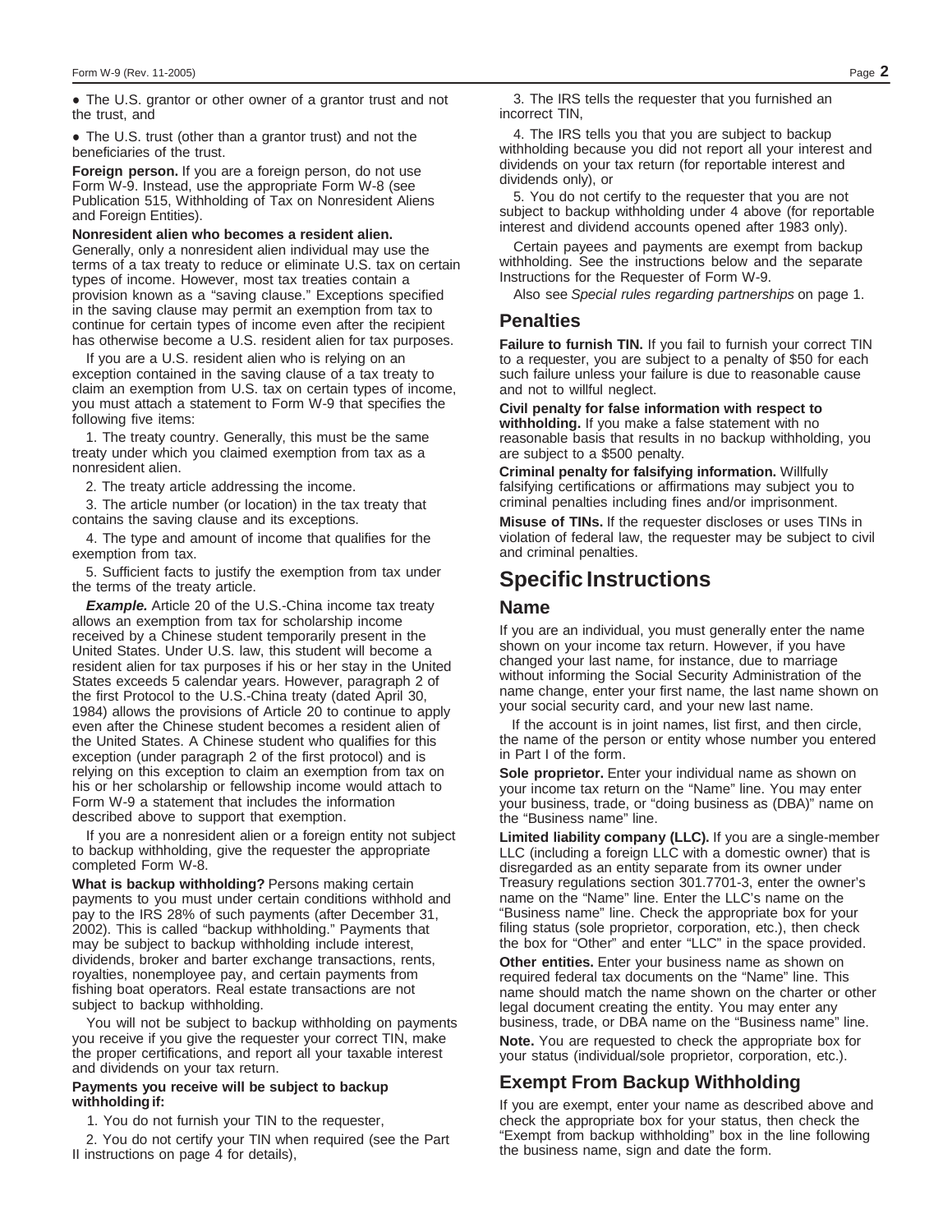Generally, individuals (including sole proprietors) are not exempt from backup withholding. Corporations are exempt from backup withholding for certain payments, such as interest and dividends.

**Note.** If you are exempt from backup withholding, you should still complete this form to avoid possible erroneous backup withholding.

**Exempt payees.** Backup withholding is not required on any payments made to the following payees:

1. An organization exempt from tax under section 501(a), any IRA, or a custodial account under section 403(b)(7) if the account satisfies the requirements of section 401(f)(2),

2. The United States or any of its agencies or **instrumentalities** 

3. A state, the District of Columbia, a possession of the United States, or any of their political subdivisions or instrumentalities,

4. A foreign government or any of its political subdivisions, agencies, or instrumentalities, or

5. An international organization or any of its agencies or instrumentalities.

Other payees that may be exempt from backup withholding include:

6. A corporation,

7. A foreign central bank of issue,

8. A dealer in securities or commodities required to register in the United States, the District of Columbia, or a possession of the United States,

9. A futures commission merchant registered with the Commodity Futures Trading Commission,

10. A real estate investment trust,

11. An entity registered at all times during the tax year under the Investment Company Act of 1940,

12. A common trust fund operated by a bank under section 584(a),

13. A financial institution,

14. A middleman known in the investment community as a nominee or custodian, or

15. A trust exempt from tax under section 664 or described in section 4947.

The chart below shows types of payments that may be exempt from backup withholding. The chart applies to the exempt recipients listed above, 1 through 15.

| IF the payment is for                                                                        | THEN the payment is exempt<br>for $\ldots$                                                                                                     |
|----------------------------------------------------------------------------------------------|------------------------------------------------------------------------------------------------------------------------------------------------|
| Interest and dividend payments                                                               | All exempt recipients except<br>for $9$                                                                                                        |
| <b>Broker transactions</b>                                                                   | Exempt recipients 1 through 13.<br>Also, a person registered under<br>the Investment Advisers Act of<br>1940 who regularly acts as a<br>broker |
| Barter exchange transactions<br>and patronage dividends                                      | Exempt recipients 1 through 5                                                                                                                  |
| Payments over \$600 required<br>to be reported and direct<br>sales over \$5,000 <sup>1</sup> | Generally, exempt recipients<br>1 through 7                                                                                                    |

<sup>1</sup>See Form 1099-MISC, Miscellaneous Income, and its instructions.

 $2$ <br>However, the following payments made to a corporation (including gross proceeds paid to an attorney under section 6045(f), even if the attorney is a corporation) and reportable on Form 1099-MISC are not exempt from backup withholding: medical and health care payments, attorneys' fees; and payments for services paid by a federal executive agency.

## **Part I. Taxpayer Identification Number (TIN)**

**Enter your TIN in the appropriate box.** If you are a resident alien and you do not have and are not eligible to get an SSN, your TIN is your IRS individual taxpayer identification number<br>(ITIN). Enter it in the social security number box. If you do hot have an ITIN, see *How to get a TIN* below.

If you are a sole proprietor and you have an EIN, you may enter either your SSN or EIN. However, the IRS prefers that you use your SSN.

If you are a single-owner LLC that is disregarded as an entity separate from its owner (see *Limited liability company (LLC)* on page 2), enter your SSN (or EIN, if you have one). If the LLC is a corporation, partnership, etc., enter the entity's EIN.

**Note.** See the chart on page 4 for further clarification of name and TIN combinations.

**How to get a TIN.** If you do not have a TIN, apply for one immediately. To apply for an SSN, get Form SS-5, Application for a Social Security Card, from your local Social Security Administration office or get this form online at *[www.socialsecurity.gov](http://www.socialsecurity.gov/)*. You may also get this form by calling 1-800-772-1213. Use Form W-7, Application for IRS Individual Taxpayer Identification Number, to apply for an ITIN, or Form SS-4, Application for Employer Identification Number, to apply for an EIN. You can apply for an EIN online by accessing the IRS website at *[www.irs.gov/businesses](http://www.irs.gov/businesses)* and clicking on Employer ID Numbers under Related Topics. You can get Forms W-7 and SS-4 from the IRS by visiting *[www.irs.gov](http://www.irs.gov/)* or by calling 1-800-TAX-FORM (1-800-829-3676).

If you are asked to complete Form W-9 but do not have a TIN, write "Applied For" in the space for the TIN, sign and date the form, and give it to the requester. For interest and dividend payments, and certain payments made with respect to readily tradable instruments, generally you will have 60 days to get a TIN and give it to the requester before you are subject to backup withholding on payments. The 60-day rule does not apply to other types of payments. You will be subject to backup withholding on all such payments until you provide your TIN to the requester.

**Note.** Writing "Applied For" means that you have already applied for a TIN or that you intend to apply for one soon.

**Caution:** *A disregarded domestic entity that has a foreign owner must use the appropriate Form W-8.*